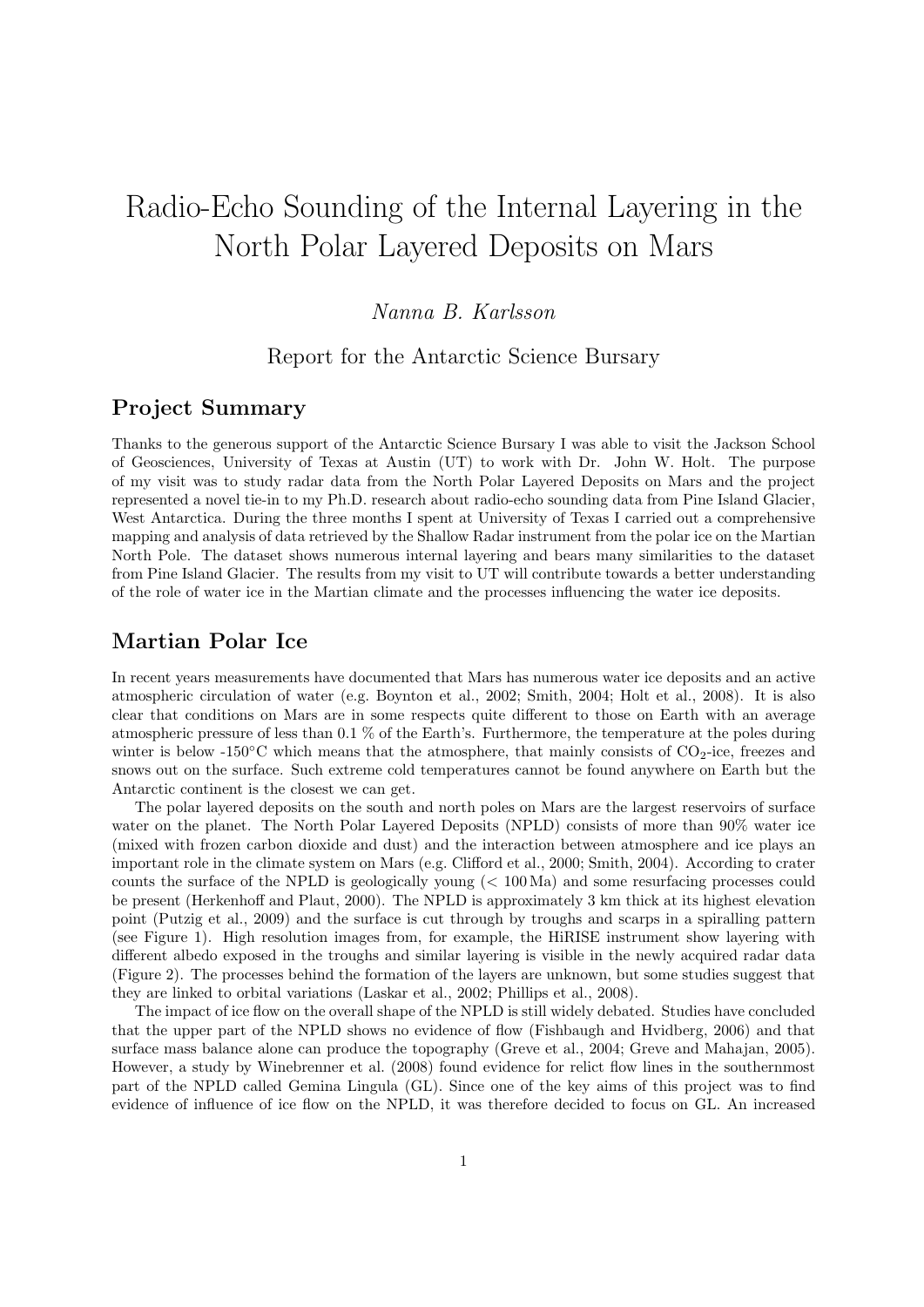

Figure 1: (a) Elevation (in colours) of the NPLD (MOLA Science Team). The negative elevation values are due to the fact that the northern hemisphere on Mars has significantly lower elevation than the southern hemisphere. (b) Viking image of the NPLD (NASA/JPL/USGS). The ice and the troughs are clearly visible as dark areas against the white seasonal ice cover.

understanding of the processes that are or have been influencing GL will lead to added insight into the past and present Martian climate.

# Radio-Echo Sounding

Radio-echo sounding (RES) has been applied to ice masses on Earth for decades primarily in order to extract information on ice thickness. Radar surveys of ice takes advantage of the fact that cold ice is largely transparent to electromagnetic waves in the high frequency and very high frequency bands and that the radar signal will be reflected at interfaces with changes in dielectric properties (e.g. Evans, 1961; Drewry et al., 1982). The largest changes in dielectric properties occur between air and ice surfaces, ice and bedrock, and in the internal layers within the glacier. The layering is caused by changes in permittivity and conductivity of the ice and it is generally agreed that the layers are isochrones i.e. layers of the same age (Robin et al., 1969; Fujita et al., 1999). Since the stratigraphy of the internal layers is the combined result of internal flow mechanisms and surface accumulation the layers represent an important tool for reconstructing the past flow history of the ice (Rippin et al., 2006; Bingham and Siegert, 2007).

While surveys on Earth are conducted either from the ground or from an aircraft (e.g. the so-called "SPRI-NSF-TUD" surveys (Drewry, 1983)) the datasets retrieved from Mars are unique in that they are acquired from satellite. Currently two missions have instruments on board that specifically maps dielectric interfaces; Mars Express and Mars Reconnaissance Orbiter. The Mars Reconnaissance Orbiter (MRO) was launched in 2005 and carries the SHAllow RADar (SHARAD) sounder on board with the aim of mapping and interpreting surfaces marking changes in dielectric properties especially those related to changes in water content (Seu et al., 2007). SHARAD operates with a 20 MHz centre frequency and a 10 MHz bandwidth, a frequency comparable to RES surveys conducted in Antarctica (e.g. Jacobel and Welch, 2005). The resolution across and along track is on the scale of one kilometre whereas the vertical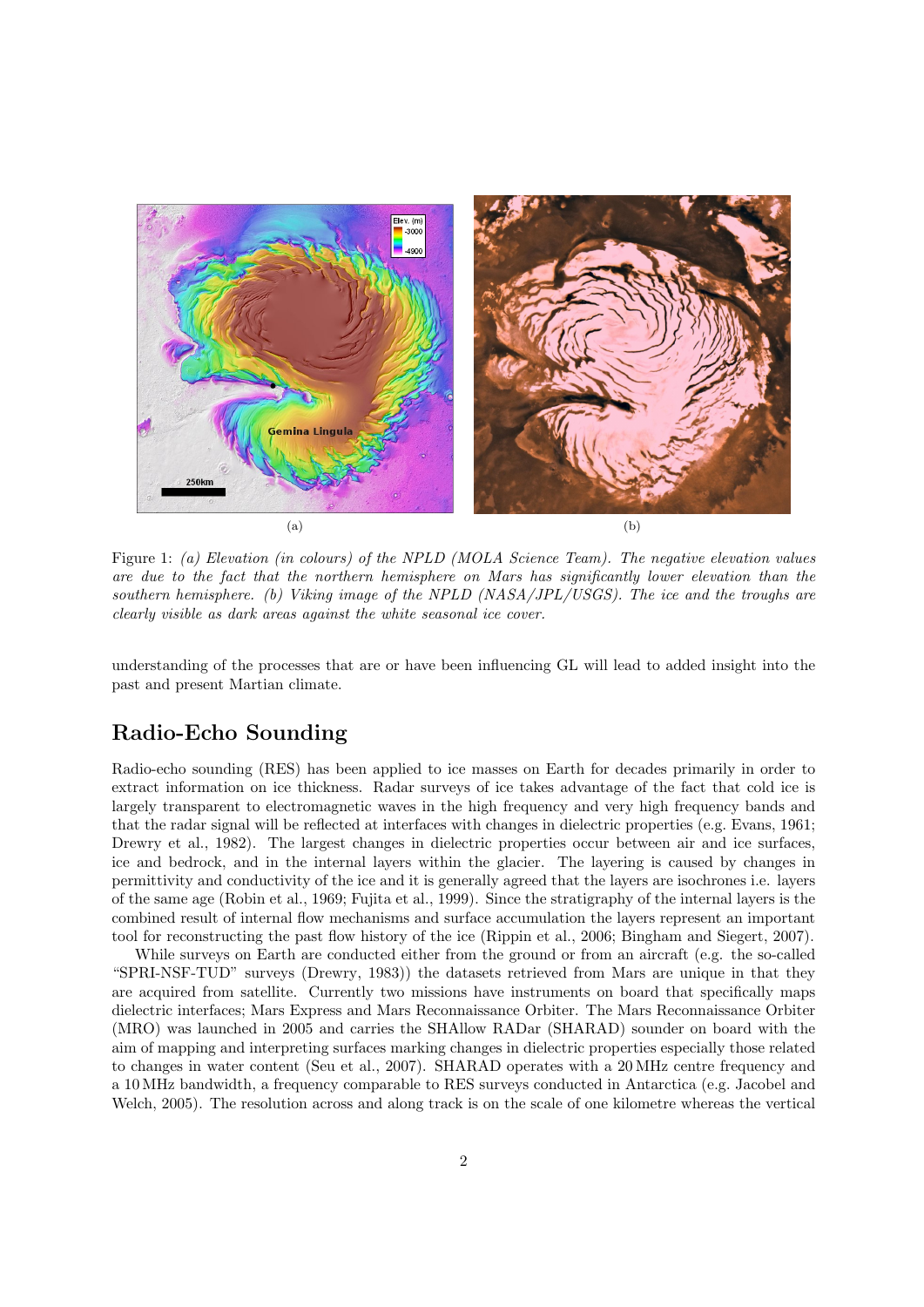

Figure 2: Left: HiRISE image showing the layered deposits, the basal unit and the dunes. Right: SHARAD radargram (depth corrected) showing internal layers and basal unit (from Putzig et al., 2009).

resolution is 15 m in free space and less in materials such as ice and rock. As part of its mission SHARAD has retrieved numerous radargrams from the NPLD. Studies based on these data have shown that to a good approximation the NPLD can be assumed to have a dielectric constant equivalent to that of pure water ice (Grima et al., 2009), which give a vertical resolution of less than 10 m. For more details on SHARAD please refer to Seu et al. (2007).

# Methods

The majority of the radargrams retrieved from the NPLD show layer packages interspersed with areas of little or no internal reflectors. We analysed over 80 lines crossing Gemina Lingula and traced six different internal horizons. The six horizons were picked on the basis that they were easily identifiable in the majority of the data and were on average present in over 80% of the radar data considered. Figure 3 shows an example of a typical SHARAD radargram with the six horizons traced in colours. The left figure shows the radargram in time domain and the right figure the corresponding depth corrected version (see Holt et al., 2008, for more information on the depth conversion).

The observed layers were then compared to the results from a three-dimensional ice flow model. The model assumes that the shape and the mass balance of the NPLD are constant in time and then calculate the internal layers as they would appear in a flowing ice cap. It uses the slope of a smoothed surface topography, where troughs and scarps have been filled in, to calculate the balance velocity of the ice. Then the shape and age of the layers are calculated as an advection equation assuming an isothermal ice cap of 150K and an accumulation of 1 mm/yr (see Hindmarsh et al., 2009, for details on the model).

## Results

The internal horizons were clear and consistently visible in the majority of the SHARAD tracks (each horizon was present in over  $80\%$  of the radargrams analyzed). Overall, in the tracks where horizons could be identified the horizons were smooth and followed bed and surface topography with almost no sudden dips towards the bedrock or the surface of the ice. At the outer edges of GL the horizons were often obscured by surface clutter and difficult to trace. The horizons in the Western part of GL had a significantly lower elevation than the same horizons in the Eastern part and the overall trend for all horizons was a gradual increase in elevation going from west to east. The bedrock was visible in most radargrams and it was always practically flat, except when moving from GL towards the main part of the NPLD where the bedrock appears to slope upwards. The angles of the lower horizons were consistently different from the top layers.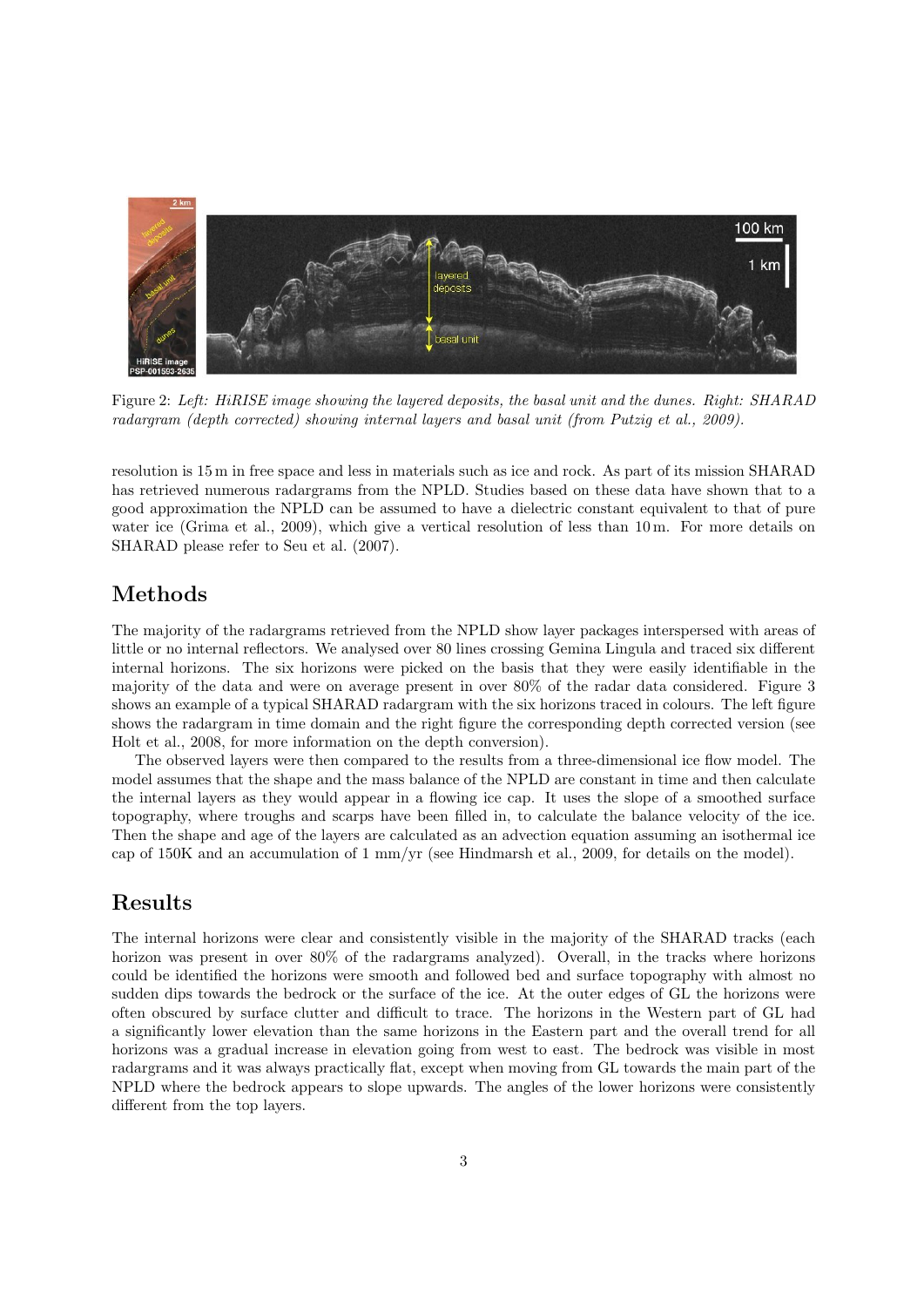

Figure 3: SHARAD acquisition line no.490701000. The coloured lines show the six horizons that were traced in this study. Note the packages in the upper part of the ice containing multiple layers.

Comparison between the observed layers and the ice flow model showed that the overall fit between modelled and observed layers is reasonable. Generally, horizons in the upper part of the ice fit less well than horizons in the lower part. Furthermore, the upper horizons achieve a better fit in the western part of GL while the fit for the lower horizons has a less distinct geographical variation.

## Discussion and Conclusion

Internal horizons from over 80 SHARAD radargrams were analysed with the purpose of describing their stratigraphy and the possible influence of ice flow. All the horizons that were traced were smooth, and displayed no dips towards surface or bedrock, indicating that the horizons have been formed in an accumulation area and that the areothermal heat gradient is homogeneous.

The difference between upper and lower layers may be explained by the existence of an angular unconformity previously identified within GL indicating a time gap (Holt et al., 2010). Only taking into account individual layer geometry, our comparison between modelled and observed internal layering indicates that it is possible that ice flow has influenced the shape of NPLD. However, in the Eastern part of GL the layer geometries do not fit the modelled horizons unless the radar layers represent an ice sheet that extended much farther south or had a non-uniform accumulation pattern.

Although the ice flow model assimilates the layer stratigraphy the fact that the lower layers are nearly flat lying, could also be consistent with uniform deposition and a lack of flow and does therefore not necessarily imply influence from ice flow.

## Publications and Conference Presentations

N. B. Karlsson, J. W. Holt, R. C. A. Hindmarsh and P. Choudhary: Internal Layering of Gemina Lingula, North Polar Layered Deposits, Mars, and the Case for Ice Flow, Lunar and Planetary Science Conference (2010)

N. B. Karlsson, J. W. Holt, R. C. A. Hindmarsh and P. Choudhary: The North Polar Layered Deposits on Mars: The Internal Layering of Gemina Lingula and Implications for Ice Flow, European Geosciences Union General Assembly (2010).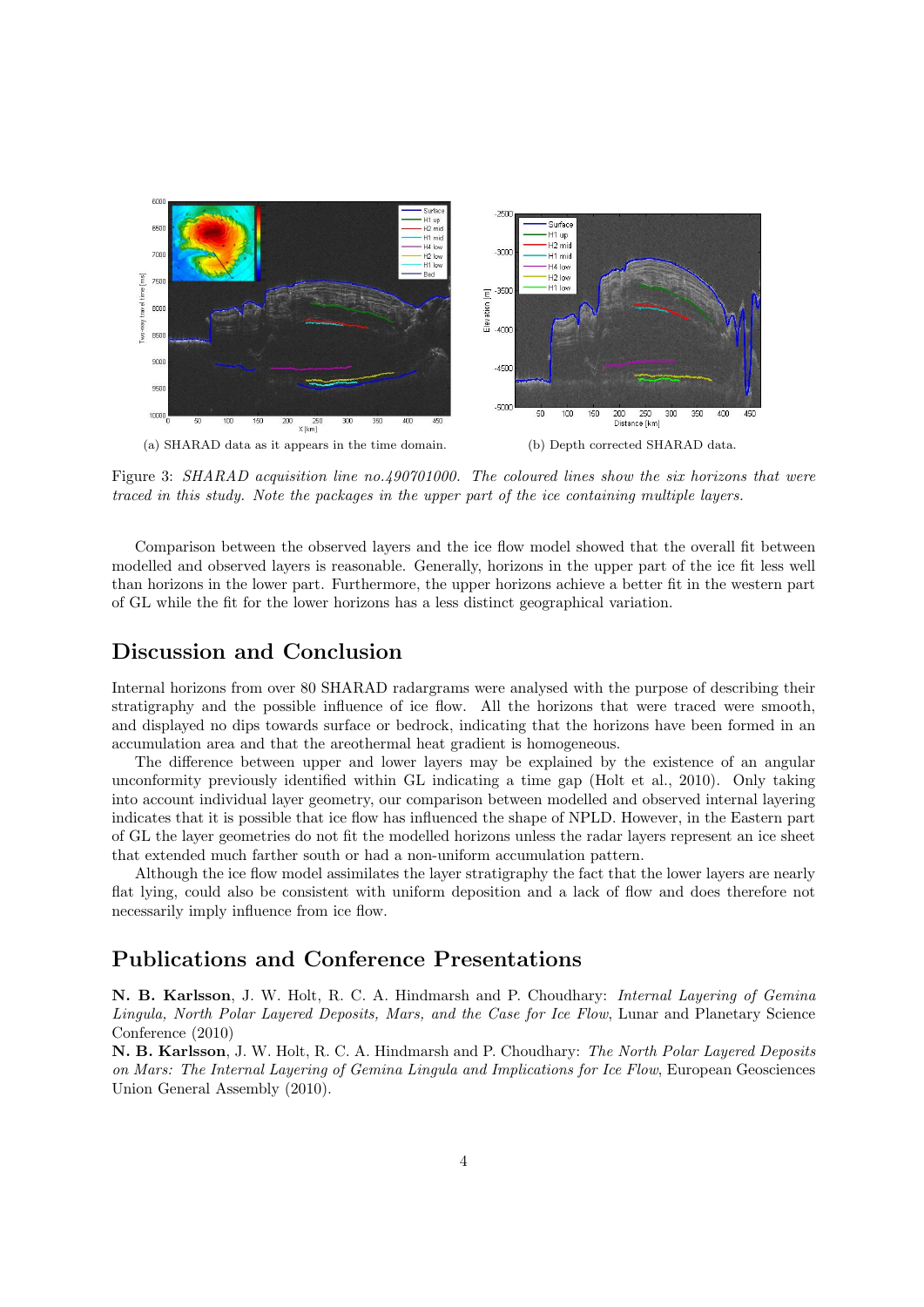N. B. Karlsson, J. W. Holt and R. C. A. Hindmarsh (in prep.): Testing for Flow in the North Polar Layered Deposits of Mars using Radar Stratigraphy and a Simple 3D Ice Flow Model

### Acknowledgments

I would like to thank Dr. John W. Holt for inviting me to visit the Jackson School of Geosciences. It was a great opportunity to work with him and the rest of the research group. I would also like to thank the rest of the group at UTIG, particularly Prateek Choudhary, Scott Kempf, Sarah Christian, Isaac Smith and Charles Brothers. Finally, I would like to acknowledge the help and support from my supervisors Dr. David M. Rippin and Dr. Robert G. Bingham, who during my Ph.D. have exhibited endless patience and encouragement.

## References

- Bingham, R. G. and Siegert, M. J. (2007). Radio-echo sounding over polar ice masses. Journal of Environmental and Engineering Geophysics, 12(1):47–62.
- Boynton, W. V., Feldman, W. C., Squyres, S. W., Prettyman, T. H., Brückner, J., Evans, L. G., Reedy, R. C., Starr, R., Arnold, J. R., Drake, D. M., Englert, P. A. J., Metzger, A. E., Mitrofanov, I., Trombka, J. I., d'Uston, C., Wä.nke, H., Gasnault, O., Hamara, D. K., Janes, D. M., Marcialis, R. L., Maurice, S., Mikheeva, I., Taylor, G. J., Tokar, R., and Shinohara, C. (2002). Distribution of hydrogen in the near surface of mars: Evidence for subsurface ice deposits. Science, 297(5578):81–85.
- Clifford, S., Crisp, D., Fisher, D., Herkenhoff, K. E., Smrekar, S. E., Thomas, P. C., Wynn-Williams, D. D., Zurek, R. W., Barnes, J. R., Bills, B. G., and Blake, E. W. (2000). The state and future of Mars polar science and exploration. *Icarus*, 144:210-242.
- Drewry, D. J. (1983). Antarctica: Glaciological and Geophysical Folio. Technical report, University of Cambridge, Scott Polar Research Institute.
- Drewry, D. J., Jordan, S. R., and Jankowski, E. (1982). Measured properties of the Antarctic ice sheet: surface configuration, ice thickness, volume and bedrock characteristics. Annals of Glaciology, 3:83–91.
- Evans, S. (1961). Polar Ionospheric Spread Echoes and Radio Frequency Properties of Ice Shelves. Journal of Geophysical Research, 66:4137–4141.
- Fishbaugh, K. E. and Hvidberg, C. S. (2006). Martian north polar layered deposits stratigraphy: Implications for accumulation rates and flow. Journal of Geophysical Research, 111:doi:10.1029/2005JE002571.
- Fujita, S., Maeno, H., Uratsuka, S., Furukawa, T., Mae, S., Fujii, Y., and Watanabe, O. (1999). Nature of radio echo layering in the Antarctic ice sheet detected by a two-frequency experiment. Journal of Geophysical Research, 104(B6):13013–13024.
- Greve, R. and Mahajan, R. (2005). Influence of ice rheology and dust content on the dynamics of the north polar cap of Mars. Icarus, 174:475–485.
- Greve, R., Mahajan, R. A., Segschneider, J., and Grieger, B. (2004). Evolution of the north-polar cap of Mars: a modelling study. Planetary and Space Science, 52:775–787.
- Grima, C., Kofman, W., Mouginot, J., Phillips, R. J., Herique, A., Biccari, D., Seu, R., and Cutigni, M. (2009). North polar deposits of mars: Extreme purity of the water ice. Geophysical Research Letters, 36.